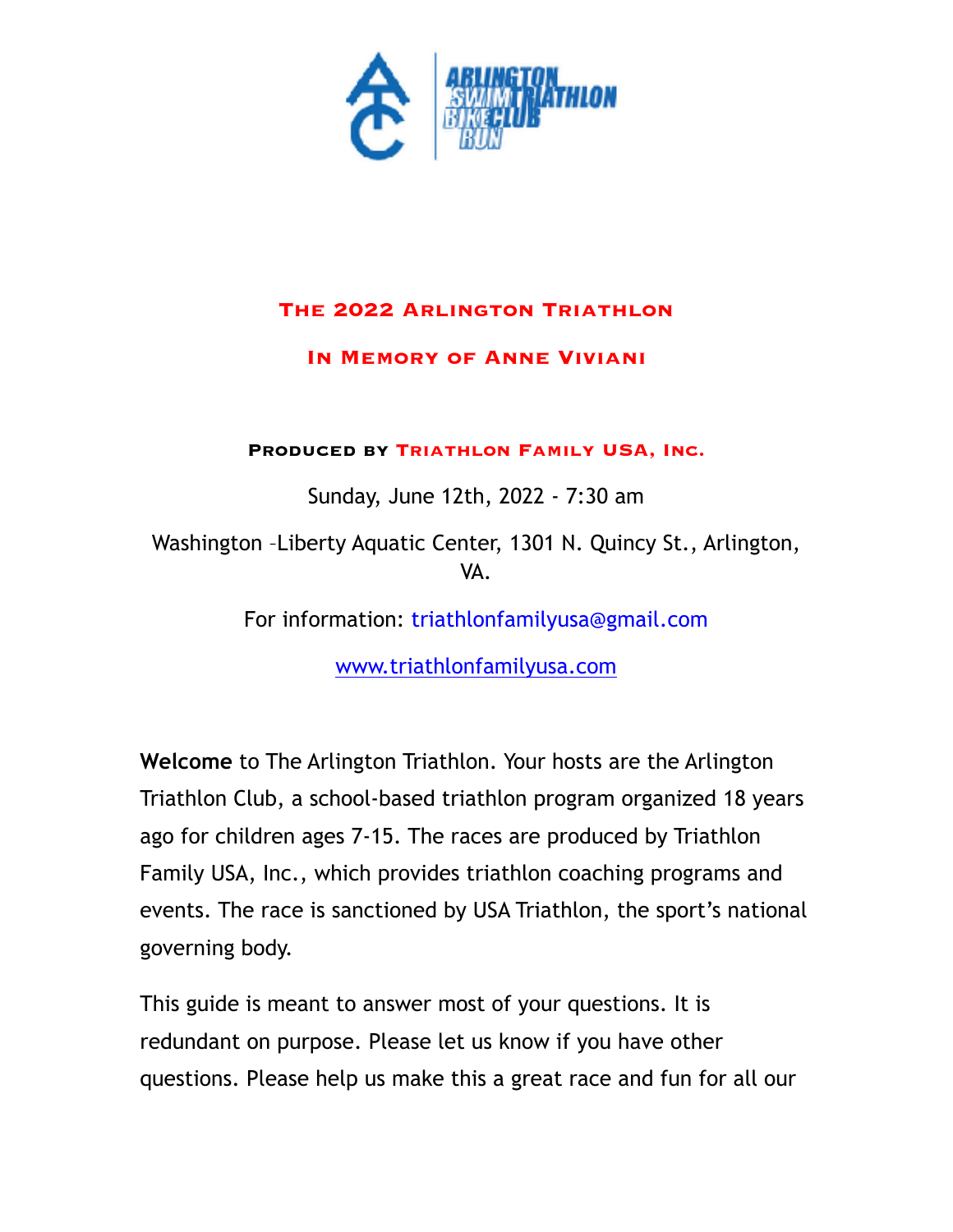children. The most important thing to us is your child's safety. Next, we want everyone to have fun and enjoy their experience here. We appreciate healthy competition and recognize fine performances but we applaud all of our finishers and recognize every triathlete as a winner.

Please thank the many volunteers who are making this event possible. These include many of the police officers protecting our children on the roads today. We are fortunate to be able to provide a completely closed course, which those of you familiar with triathlon know is very difficult to arrange. **We ask each family to provide at least one volunteer.** Please go to our website at www.triathlonfamilyusa.com and click on race registration and then volunteer signup. You also can volunteer on site. We need your help to continue this fun, safe event.

Please thank and patronize our terrific sponsors and partners, without whom these events would be impossible. Each of these organizations to this event. Please visit them and tell them you appreciate their sponsorship of youth triathlon in Arlington.

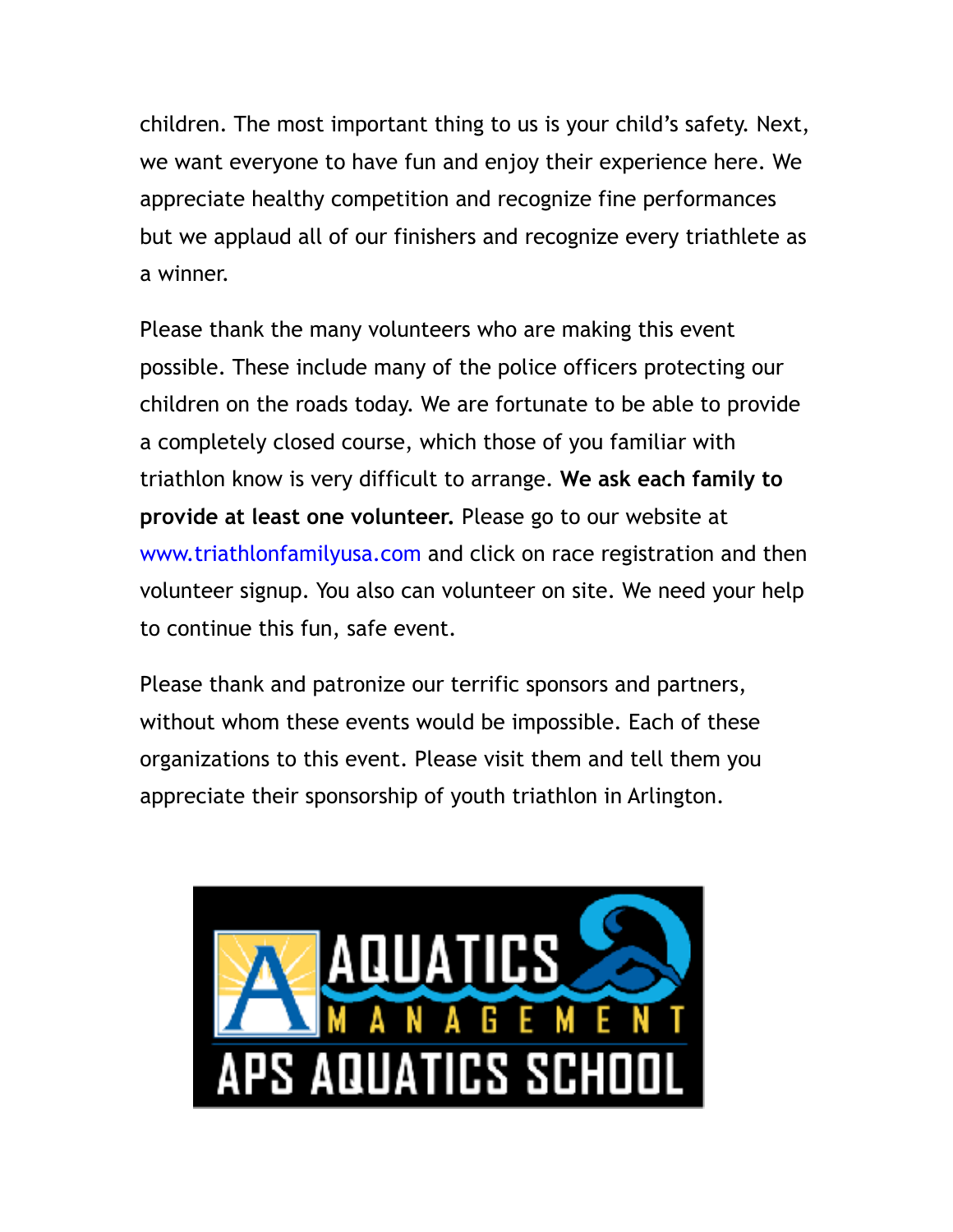

SPECIAL THANKS TO THE LONG BRANCH ELEMENTARY SCHOOL PTA, ARLINGTON COUNTY POLICE DEPARTMENT, AND ARLINGTON COUNTY DEPARTMENT OF PARKS AND RECREATION.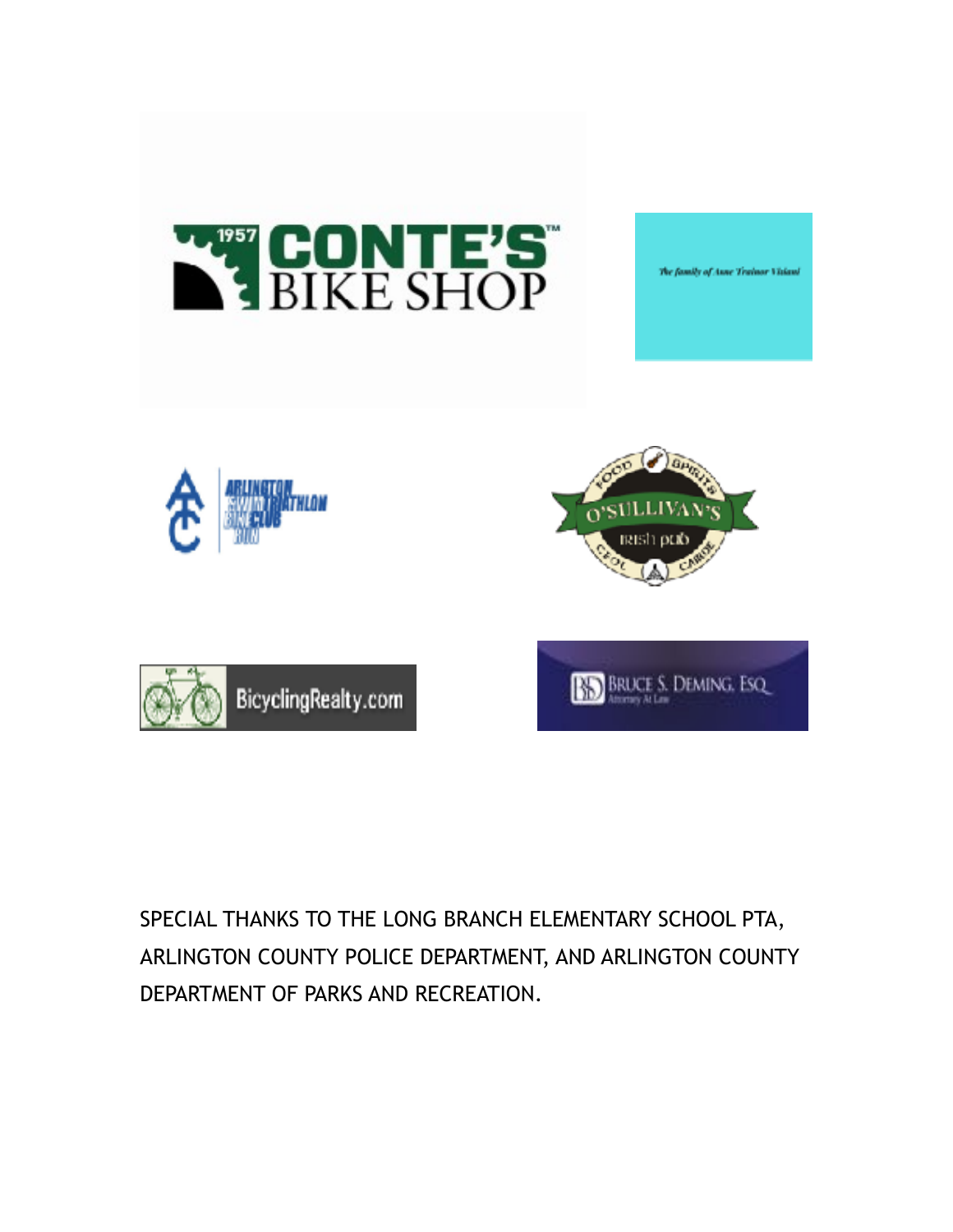### **PRE-RACE INFO – The Arlington Triathlon**

**THE ATHLETE MUST BRING YOUR USA TRIATHLON ANNUAL MEMBERSHIP CARD OR A PRINT OUT OF A TEMPORARY USAT ANNUAL MEMBERSHIP CARD OR YOU WILL NOT BE ABLE TO PICK UP TRIATHLON REGISTRATION MATERIALS.** 

**YOU MUST HAVE AN ANNUAL MEMBERSHIP. USAT NO LONGER OFFERS ONE-DAY MEMBERSHIPS FOR YOUTH MEMBERS. THERE ARE NO EXCEPTIONS. YOU CAN PURCHASE A MEMBERSHIP DURING THE REGISTRATION PROCESS. IF YOU HAVE ANY QUESTIONS, PLEASE BE SURE TO ASK THEM EARLY.**

**1) Packet pick-up** for the triathlon will take place Saturday, June 11 between 2 PM AND 5 PM at Conte's Bike Shop in Arlington at 3449 **Wilson Blvd in Clarendon.** Packet pickup will close promptly at 5:00 PM, so plan to arrive early. Athletes will receive a swim cap, a colored wristband, and a t-shirt. The swim cap and wristband are color-coordinated by age group. The cap must be worn during the swim and the band must be worn throughout the race. Do not trade wristbands until you have completed the race. **There is NO race day packet pickup.** 

**USAT membership cards** must be shown at registration to pick up packets. *Athletes* (this means kids!) with an accompanying parent or legal guardian must pick up their own packets. All adults must present photo ID. These rules are set by USA Triathlon to comply with insurance requirements.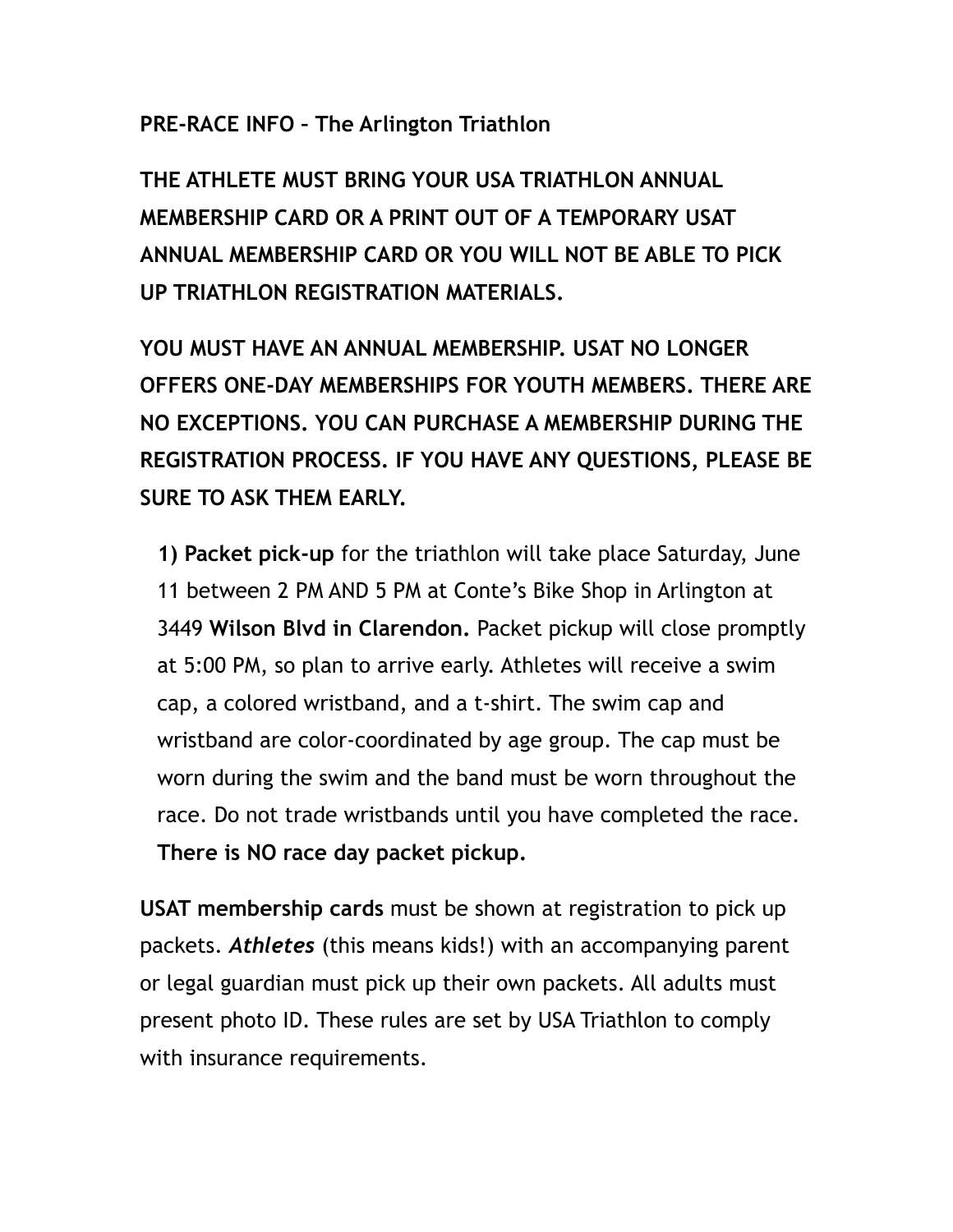**There will be a pre-race meeting for interested athletes at 4:15 pm Saturday AT CONTE'S Bike Shop.** We will review the course, the race timeline, and rules. **Everyone attending the clinic will be asked to bring and wear a face mask** while we are gathered together in the store.

For those who have never participated in a triathlon previously, or anyone wanting additional review, a USA Triathlon Certified Youth & Juniors Coach & Race Director will be available to answer questions.

# **2) BE SURE YOU HAVE THE CORRECT COLORED WRIST BAND & CAP.**

Check this before you leave packet pickup. Athletes also will receive a race number bib, which must be worn on the front during the run portion of the race.

**3) The transition area** will be open by 6:30 am for race preparation, TIMING CHIP DISTRIBUTION, and body marking. Timing chips should be worn on one ankle and fastened securely. You MUST return the chip at the end of the race or a fee will be incurred to pay for its replacement. Body marking is when volunteers write your number and age on your arms and legs in markers. Parents should be sure to arrive in time to park so athletes can arrive in transition, get body marked, get their timing chips and arrange their gear prior to the 7:00 am call to line up for the race familiarization. Rest rooms are inside the pool open at 7:00 a.m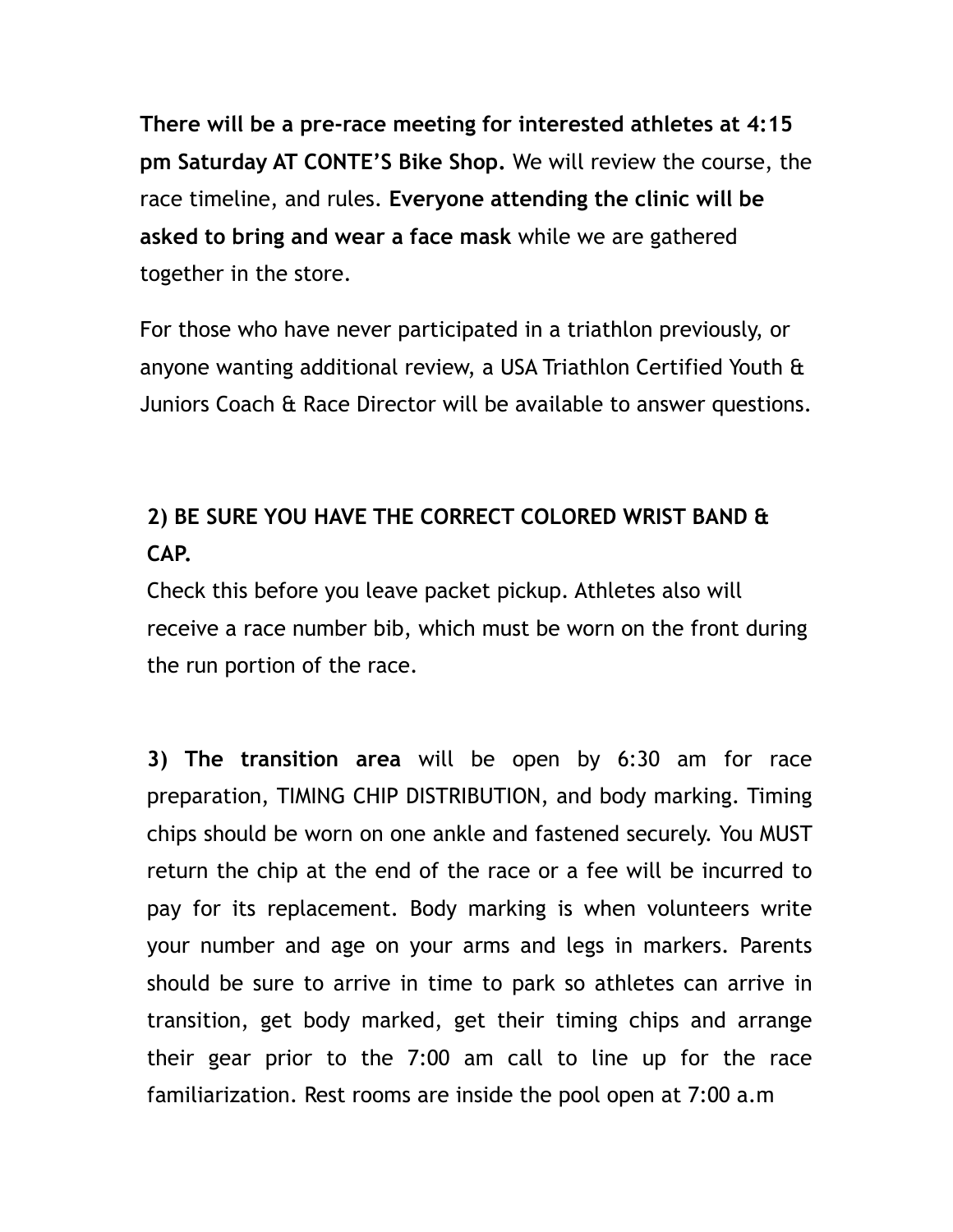Once the police are in place, we will allow a course familiarization ride for the athletes for 15 minutes. If you are not in line when the course opens, you will not be permitted to ride the course before the race (no exceptions). We cannot pinpoint when the police will be in place, so we must be ready and waiting before then. Upon completion of one lap, we will move directly to line up for race start. The race itself will start as soon as we are ready but no later than 8 am.

**4) Parents may enter the transition** area *very briefly* to help carry bikes if necessary before *7:00 am***.** Once bikes are racked, parents should exit the transition area immediately. (Translation: Do not hang out in transition or expect to be politely asked to leave.) Security is a priority. Our strict security protocol requires athletes and spectators not to bring BACKPACKS or BAGS larger than 14 x10 x 8 inches to the Start Line, Transition, Finish Line and post-race area. Please leave your bags in the car. No parents allowed in transition after 7 a.m for any reason.

Athletes should rack bikes only on the rack(s) corresponding to their age group (age as of December 31, 2022). Some age groups will have more than one rack. Do not move any other bikes to position your own. Ask a volunteer if you need help. Some bikes may not fit on the racks and will have to be parked beneath them. Bikes should be alternated on the racks front to back for safety. Arrange your gear in a compact area close to your bike and leave only items necessary for the race in your transition area.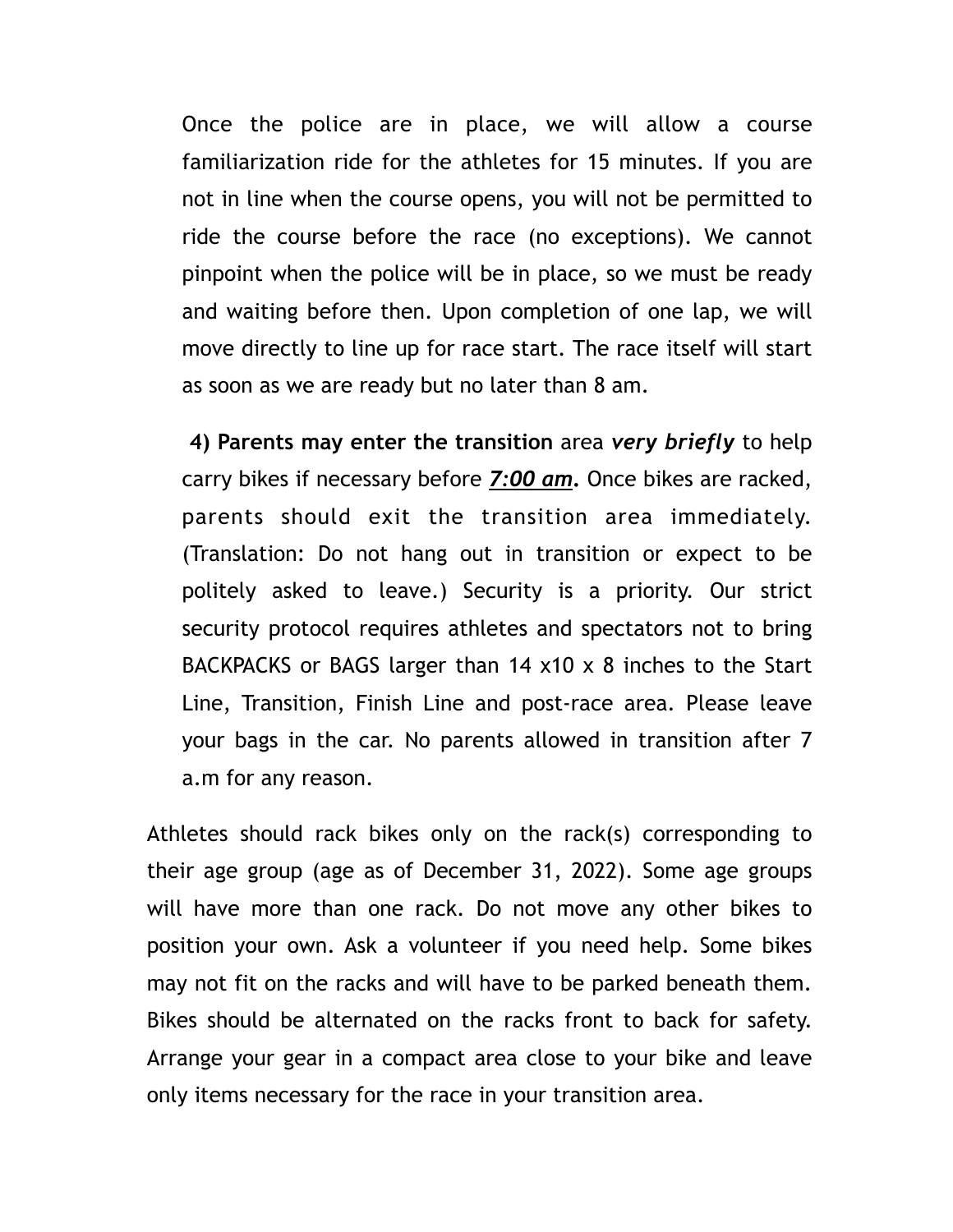**5) Once the familiarization lap begins, please be aware of the time and return all bikes to the transition area by 7:30 am when transition closes. Athletes remaining out on the course past that time risk not being able to race.** 

**6) At 7:30 am, the transition area will close.** Athletes only may enter transition after that time *while they are racing*. They may not re-enter after they finish until all other athletes have completed the race and the course is closed. No bikes may be removed from the transition area until the entire race is finished. For safety reasons, we ask parents to refrain from entering the transition area to allow their children to set up their bikes and gear. Children can place their running shoes, race numbers, etc. in transition and prepare for the start. Volunteers will be there to assist. Parents can speak to their children from outside the transition area. Line up for the swim also will take place at 7:30. Any last minute announcements will be made at this time.

**7) Viewing**–The best place to see the race is on the course as a volunteer. We gratefully ask each athlete's family to identify one or more volunteers to help keep the race safe and fun. Volunteers can sign up by going to www.triathlonfamilyusa.com and clicking on RACE REGISTRATION and VOLUNTEER SIGN UP. Race day volunteers will be assigned to open positions.

**8)** Spectators may watch the swim portion of the race from the upstairs seating area. No parents are permitted on the pool deck during the race. Once athletes begin the run, parents can watch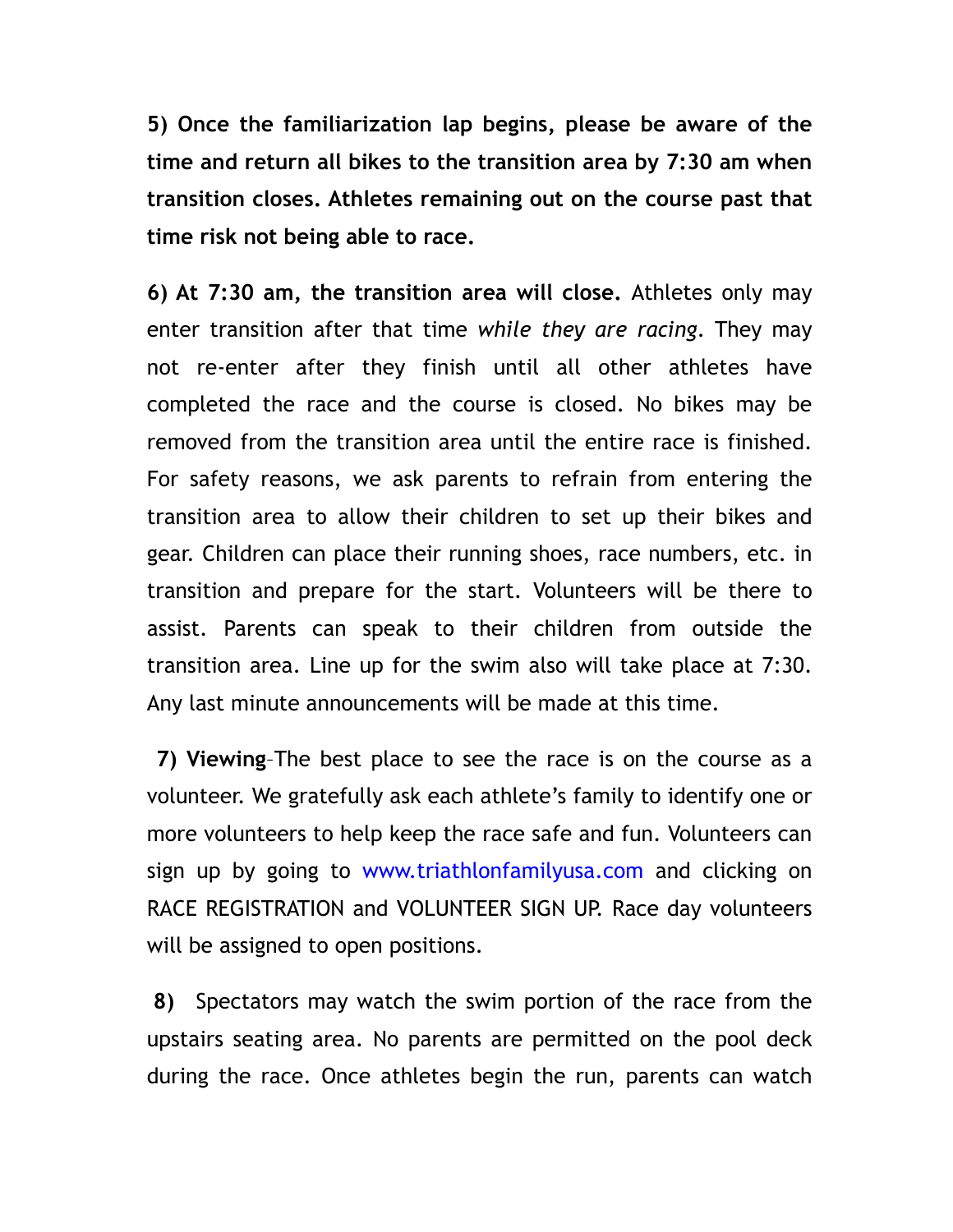from outside and make their way to the track to watch the finish. Once athletes finish, they proceed up the stairs for post-race water, food, etc. Parents and guests are invited to join them but are advised to bring their own food and water for themselves and any siblings. We regret we are unable to provide post-race refreshments for guests or family members. Race results will be announced here. Complete results will be posted on our website when they become available.

### **THE COURSE**

**NOTE:** We have made every effort to provide clear instructions and course markings. It is each athlete's personal responsibility to learn the course and follow directions. Athletes are encouraged to be present at the pre-race meeting on Saturday and on Sunday morning in time for the bike course familiarization.

1) Athletes will swim the requisite number of laps in the pool in a snake swim format and exit the pool door to the sidewalk running perpendicular to the building. They will turn left and follow the path to the transition area in the swimming pool parking lot.

2) Athletes will put on and fasten their helmets and shoes before removing their bikes and proceeding to the BIKE OUT sign at Quincy St. They will mount their bikes passed the MOUNT line marked on the ground. A volunteer will indicate the place.

Each athlete's wristband is color-coded by age group to the number of laps they are required to run. A sign with the number of laps required will be posted on the track to remind each athlete how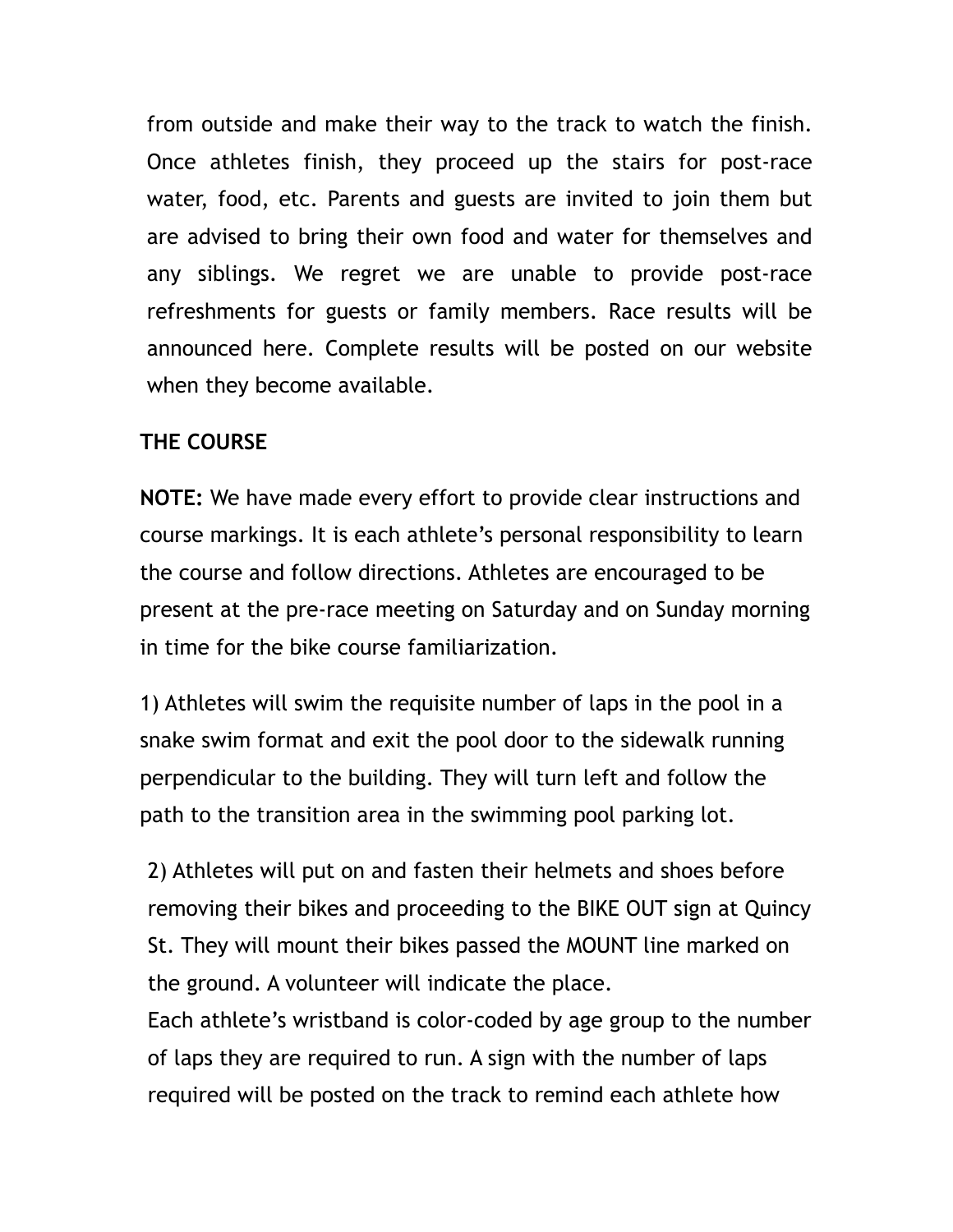many laps to run. Cyclists will proceed south (to the right) on Quincy St. to the turn around before the barriers at Washington Blvd.

Cyclists will proceed north on Quincy St to 15th St and turn left. Cyclists will proceed on 15th St. to Stafford St and turn left. Cyclists will proceed south on Stafford St to the turnaround **before the barriers** at Washington Blvd. Cyclists will proceed back the way they came on the course until they return to the transition area. Cyclists should stay to the right at all times except when passing others. Cyclists should loudly communicate "passing on the left" when passing another cyclist.

3) Each age group will ride 1-2-3 or 4 laps of the course staying to the right on the road. Each athlete's wristband is color-coded to the number of laps they are required to ride. A sign with the number of laps required will be posted on the course to remind each athlete how many laps to ride. The color codes will match the wrist bands so athletes can easily determine how many loops of the course they are required to complete before re-entering the transition area at the BIKE IN sign.

Cyclists who are continuing on to additional laps should stay left as they pass by the transition area. Cyclists who are returning to transition should stay right as they approach transition and dismount at the dismount line on the road.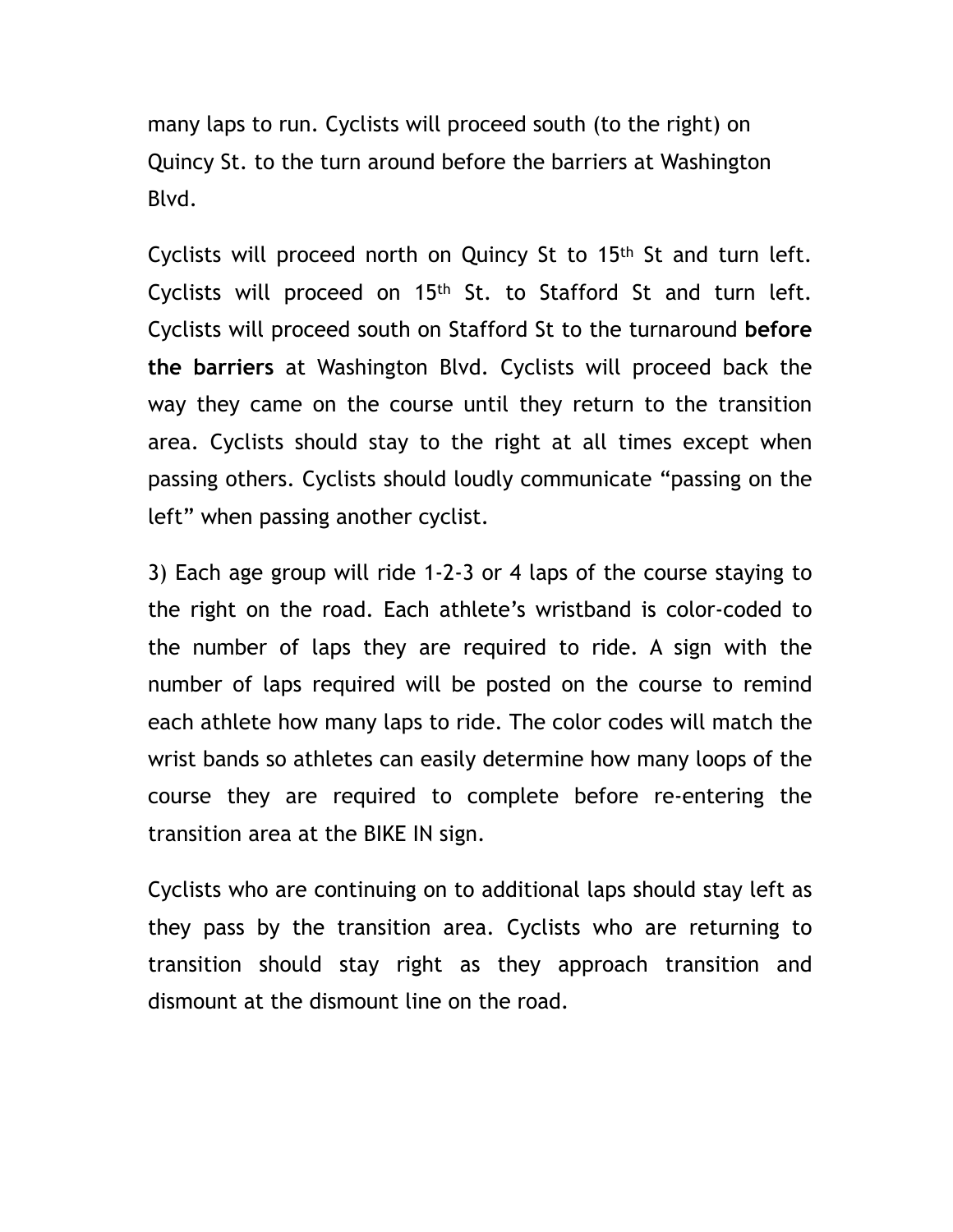4) Athletes then should proceed to rack their bikes at the same place they had been previously. Helmets may not be un-buckled or removed until the bike is safely racked.

RUN - Athletes wearing numbers on the front, should proceed to the RUN OUT sign and exit the transition area heading west on General's Way. When they reach the Stafford St. sidewalk, they will turn left and run down the sidewalk to the turnaround at the cone before Washington Blvd. Next they will run back north on the sidewalk to the stadium entrance. They will turn right to run counter-clockwise around the track. Each age group will run 1-2-3 or 4 laps of the track staying to the left of the middle of the track. On each athlete's final lap, the athlete will finish to the right. Each athlete's wristband is color-coded to the number of laps they are required to run. A sign with the number of laps required will be posted on the track to remind each athlete how many laps to run. Ages 6-8 will complete one lap, Ages 9-10 will complete two laps, Ages 11-12 will complete three laps, and ages 13 & up will complete four laps. Each athlete must count his/her own laps.

#### MORE RACE DETAILS

1) The first swimmer will begin the race as soon as practical after 7:30 am. Subsequent swimmers will begin about 10 seconds apart. Each athlete will sit on the edge of the pool and enter the water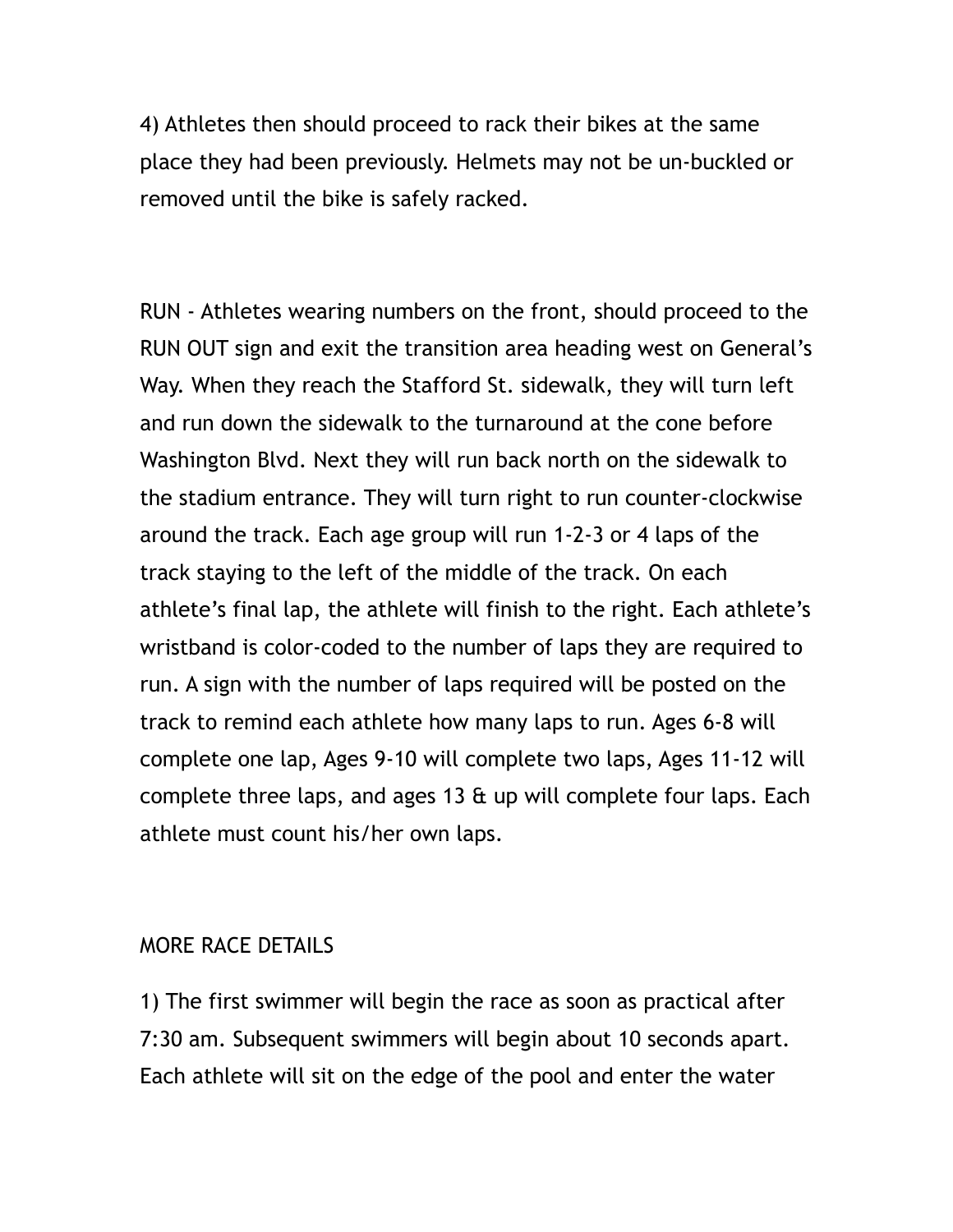when directed. The starter will say "go" when the swimmer may begin the race. No diving is permitted. There will be a short gap between each age group.

2) Flip turns are not permitted in this race. Flip turns will cause disqualification. Swimmers must touch each wall, duck under the lane line, and then push off the wall in the next lane. You may push off with hands or feet. Volunteers will be watching to be sure you touch the wall.

3) When you exit the water, proceed quickly without running on the pool deck to the exit. You then may run down the sidewalk to the transition area.

4) Helmets are required to be worn with chinstrap fastened at all times on the bike, including before and after the race. After the swim, the athletes should put on their helmets and fasten them before touching their bicycles. When ready, the athlete should walk or run the bicycle to the BIKE OUT sign. Proceed passed the bike mount line before getting onto your bike. Watch for other cyclists already on the course as you mount your bike. Stay to the right and always be aware of others.

5) The bike course is marked with chalk and signs. Arlington County Police Department will control traffic at every intersection with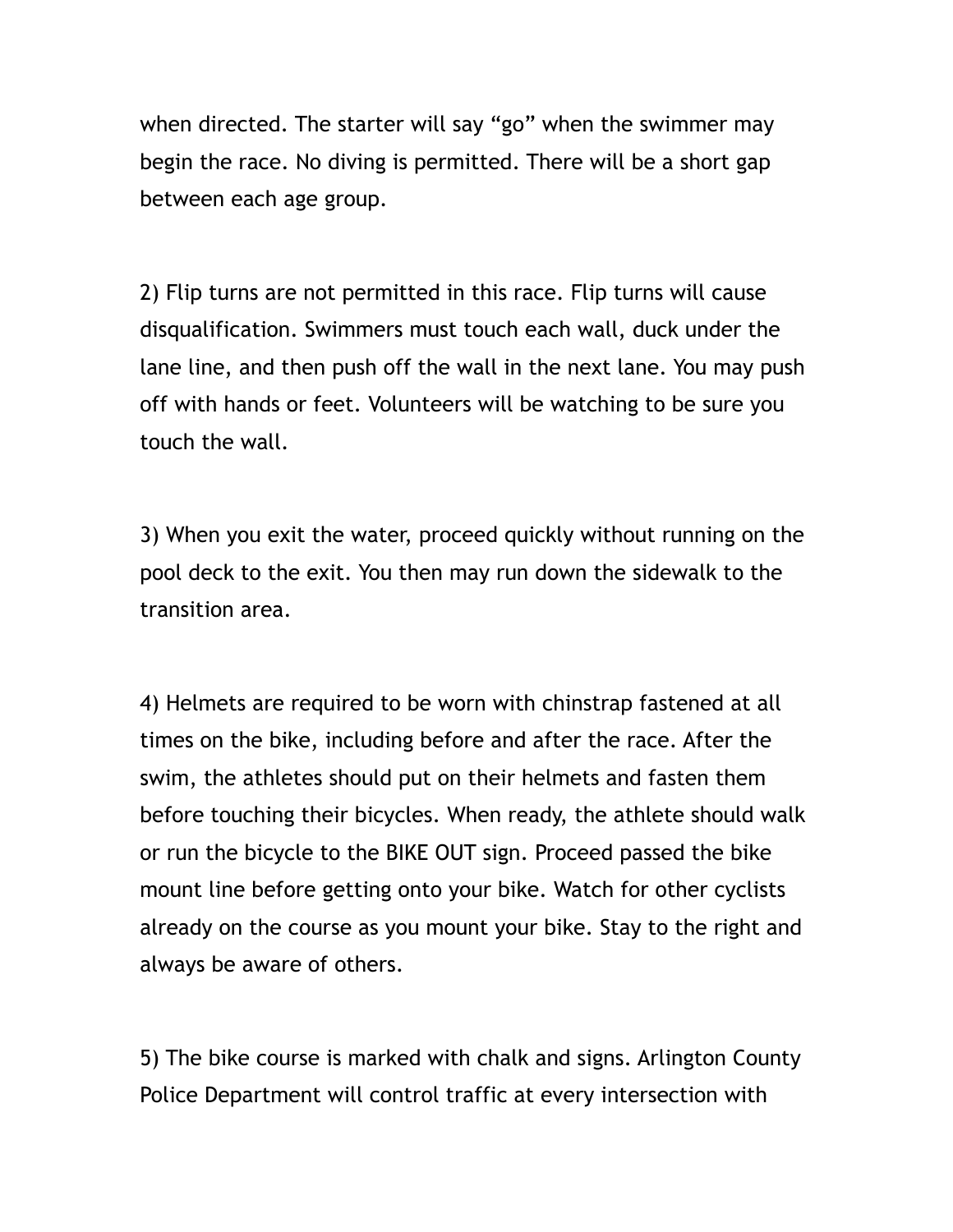assistance from volunteers. A race official will be on a bicycle on the course monitoring the athletes.

6) A sign will display the number of times each age groups must circle the loop course. Each age group will be identified by a color that matches the color of each athlete's wristband. Triathlon age is determined based on your age as of December 31, 2022. Ages 6-8 will complete one lap, Ages 9-10 will complete two laps, Ages 11-12 will complete three laps, and ages 13 & up will complete four laps. Each athlete must count his own laps. Failure to complete the correct number of laps will result in disqualification.

7) When you have completed your bike laps, proceed to the BIKE IN sign at the transition area and get off your bike at the dismount line as directed. Walk/run your bike back to the same place on the same bike rack where you placed it earlier. Helmets must not be unfastened or removed until you have placed your bike safely back onto the rack.

8) Wear your race number in front and proceed to the RUN OUT and run west on General's Way to Stafford St. Turn left, proceed to the turn around and back to enter the track as described above.

 9) Remembering that triathlon age is determined based on your age as of 12/31/22, you will run the following number of laps on the track. Ages 6-8 will complete one lap, Ages 9-10 will complete two laps, Ages 11-12 will complete three laps, and ages 13 & up will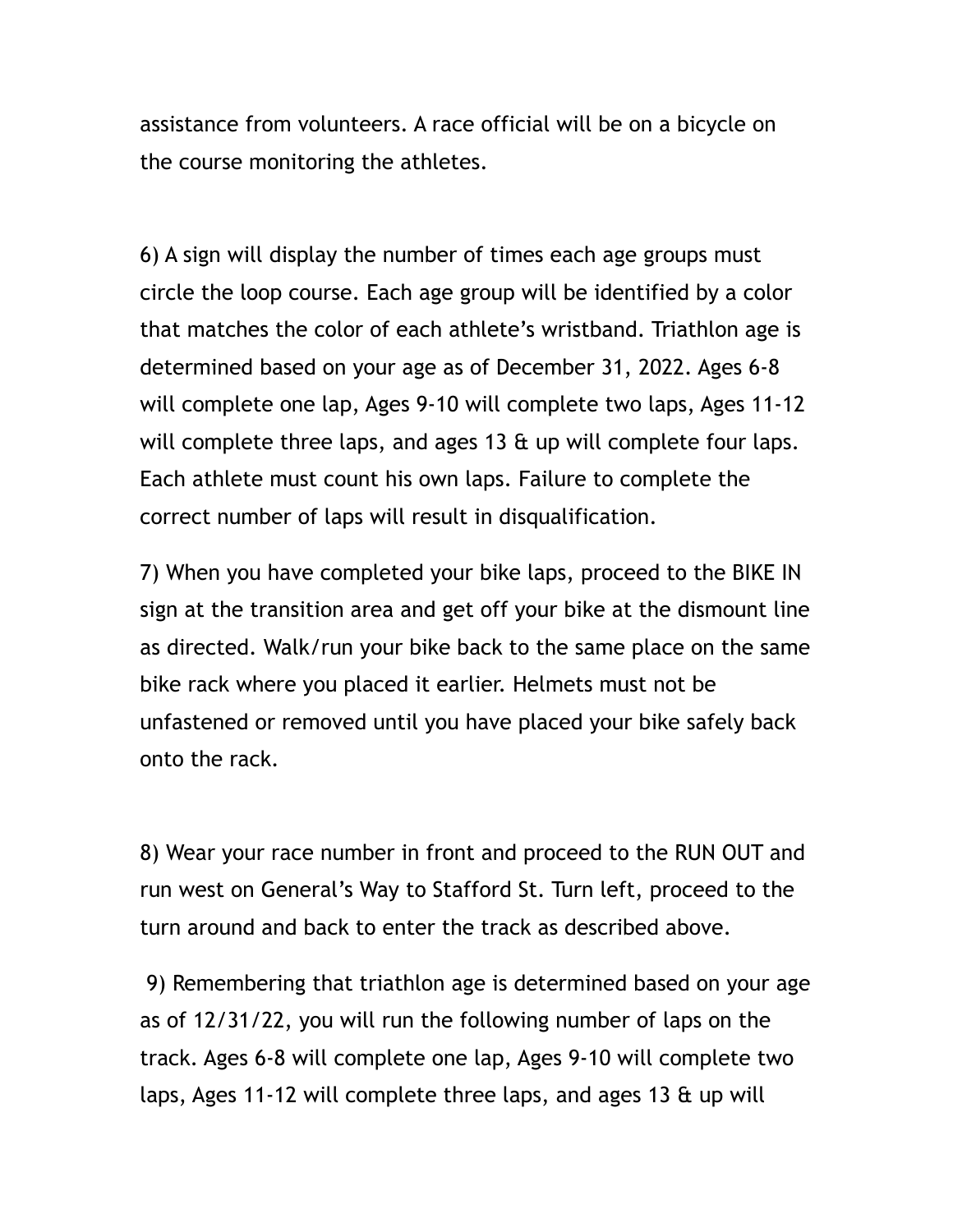complete four laps. Runners should stay to the left of middle on the track while completing their laps. Don't forget to count them correctly! When you are ready to finish, stay right on the track to the finish line, which will be clearly marked with cones and signs.

### **THE FINISH!**

When you finish the race, head up the stairs for water and a snack. Your family may join you there but cannot share your food. The Arlington Triathlon Club custom is to remain near the finish until everyone has finished. Please join us cheering for new and old friends. We will give out some awards and door prizes after everyone has finished.

If you like triathlon and want to explore the sport further, please visit our website at TriathlonFamilyUSA.com to learn more about our programs.

We welcome feedback about your experience and how to improve our race. We welcome donations from anyone who wants to help sustain youth triathlon in Arlington. Please write to us at triathlonfamilyusa@gmail.com. Also, please like us and the Arlington Triathlon Club on Facebook/follow us on Twitter. Thanks for racing!

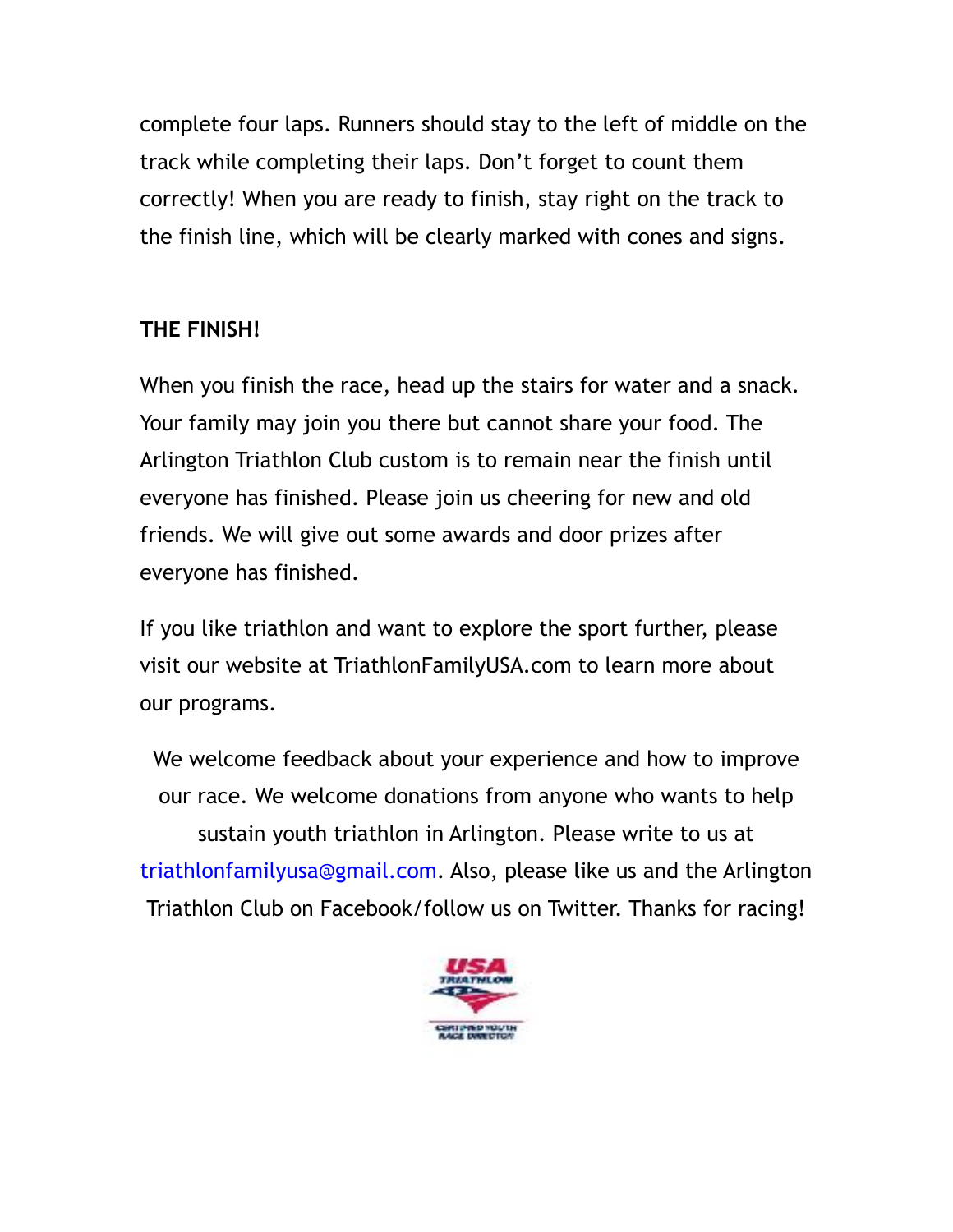Melissa Merson

Coach & Founder, Arlington Triathlon Club Race Director, Triathlon Family USA, Inc.

USAT Certified Race Director,Youth & Juniors Event Specialization/ USAT Certified Triathlon Coach, Youth & Juniors SpecializationUSAT Certified National Technical Official



## USA Triathlon Supplemental Youth Rules

The rules set forth in this document are constructed to supplement the USA Triathlon Competitive Rules and shall apply to all competition sanctioned as "Youth Events." For any issue not specifically addressed in these Youth Rules, the relevant USAT Competitive Rules shall apply.

Penalties. The type of penalty for violating a specific rule is listed at the end of the rule as either "T" for Time or "DQ" for Disqualification. Time penalties shall be administered according to the table and are added to the participant's final time.

Membership and Eligibility

- 1. All Youth participants shall compete based upon their age on December 31 of the year of the event.
- 2. The minimum age for Youth competition is six years and the maximum is 15 years of age on December 31 of the year of the event.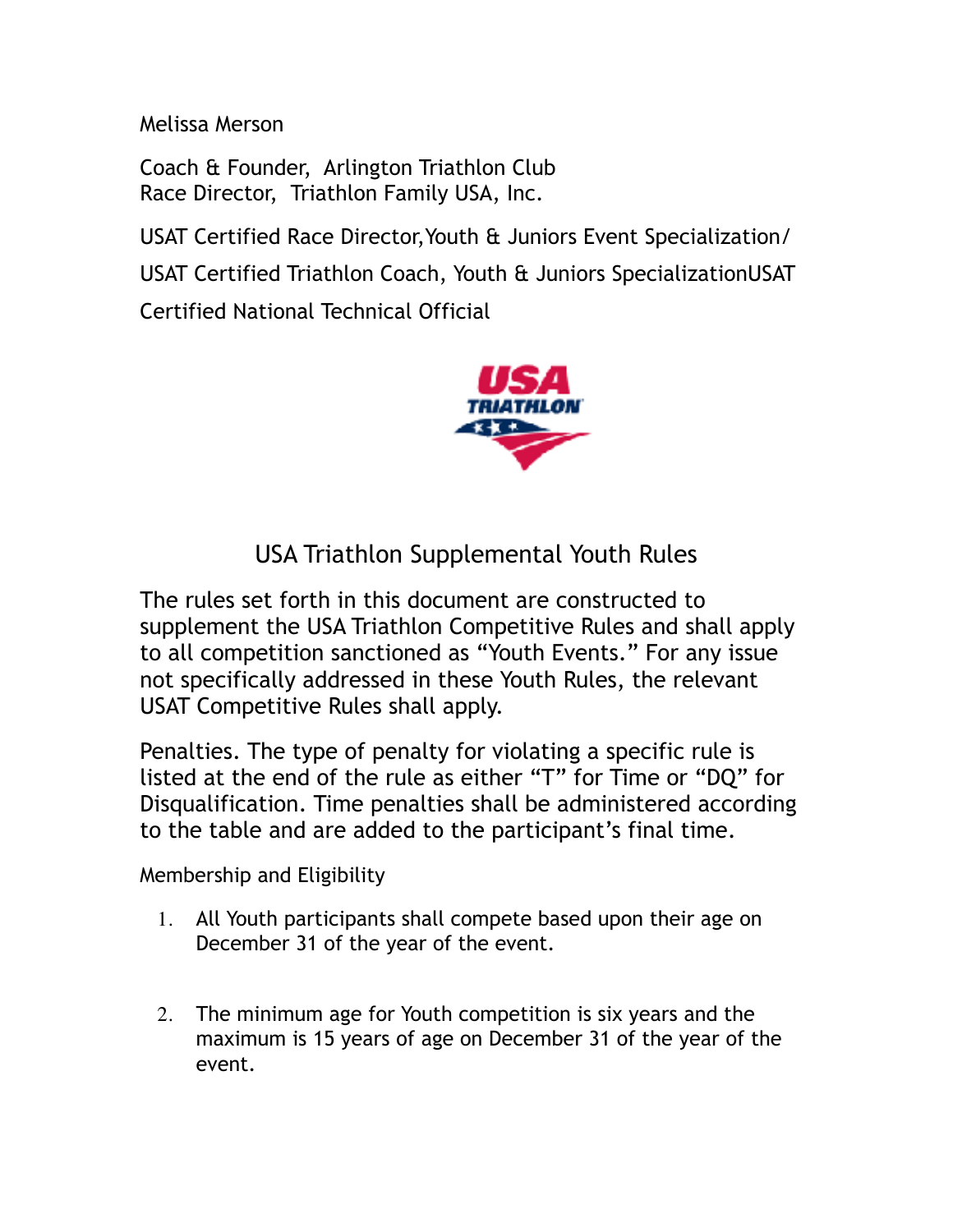- 3. Youth participants must be Youth members of USA Triathlon. Youth Membership in USA Triathlon is available to all persons, age 17 and under, in good standing with USA Triathlon who, along with their parents or guardians, submits a completed application, pay the required membership fee, and comply with all the requirements determined by USA Triathlon to be applicable to Youth Membership.
- 4. Race officials reserve the right to require proof of age from each participant in the form of a birth certificate or other official proof of age document. Failure to produce a proof of age document may result in disqualification from the event.

Swimming Rules

- 1. Proper swimwear must be worn. DQ
- 2. No flotation devices of any kind may be used during the swim. DQ
- 3. No artificial propulsive devices such as fins, paddles, or gloves may be used. DQ
- 4. Swimmers must be able to complete the entire course using any stroke. Swimmers may not make forward progress by pulling on lane ropes, swim gutters or any other inanimate object. T
- 5. Goggles or face masks may be worn but are not required.
- 6. If provided by the event, swimmers must wear the assigned swim cap throughout the swim. T
- 7. Participants must follow instructions given by lifeguards and officials including prohibitions against running on the pool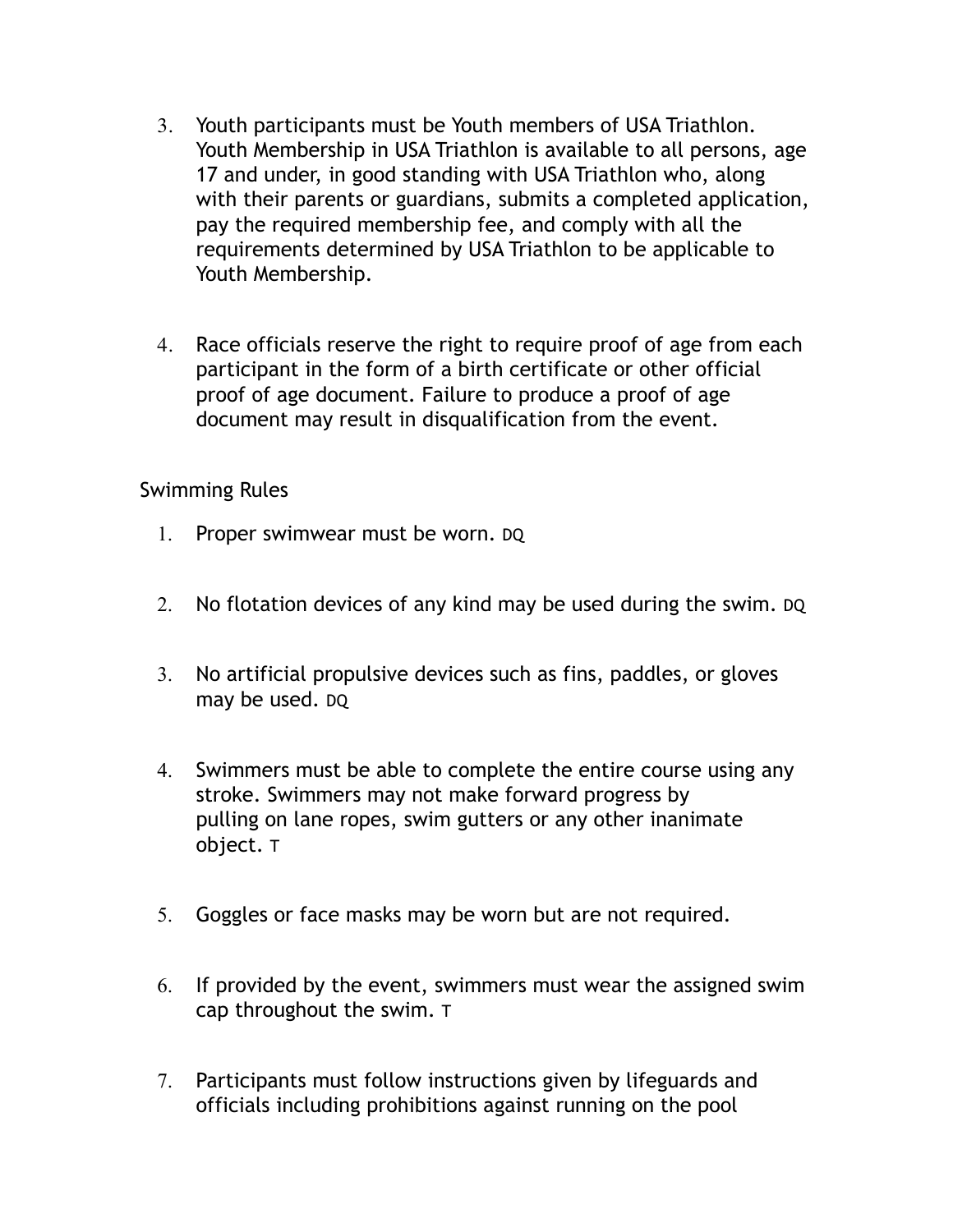deck or diving in restricted areas. T or DQ at official's discretion

### Transition Rules

- 1. The transition area is open to participants and their parents only. When transition closes for competition to begin, only participants and race officials may enter transition. Finishers may not retrieve gear until all participants have finished the cycling portion and have begun the run. T or DQ at official's discretion
- 2. Competition apparel (shoes, socks, shirts) must be placed next to the bicycle at the rack and may not be taken to the pool or swim start area. T
- 3. Bicycles must be placed in the rack according to the directions given by race officials. Bicycles may be racked in the assigned area, by the handlebars, the seat or by using the kickstand. Bikes placed on kickstands must be in the designated area, in line with other bikes, and may not extend out into the lane of travel.

| 1st Offense    | 2nd Offense    | 3rd Offense      |
|----------------|----------------|------------------|
| $1:00$ minutes | $2:00$ minutes | Disqualification |

- 4. Participants may not interfere with other participants' gear. T or DQ at official's discretion
- 5. After completing the cycling portion, participants must return bicycles to an upright position in the same assigned location before beginning the run portion. T
- 6. No riding bicycles in transition. Participants must walk or run with their bicycles and may not mount until out of transition and in the designated mount zone. T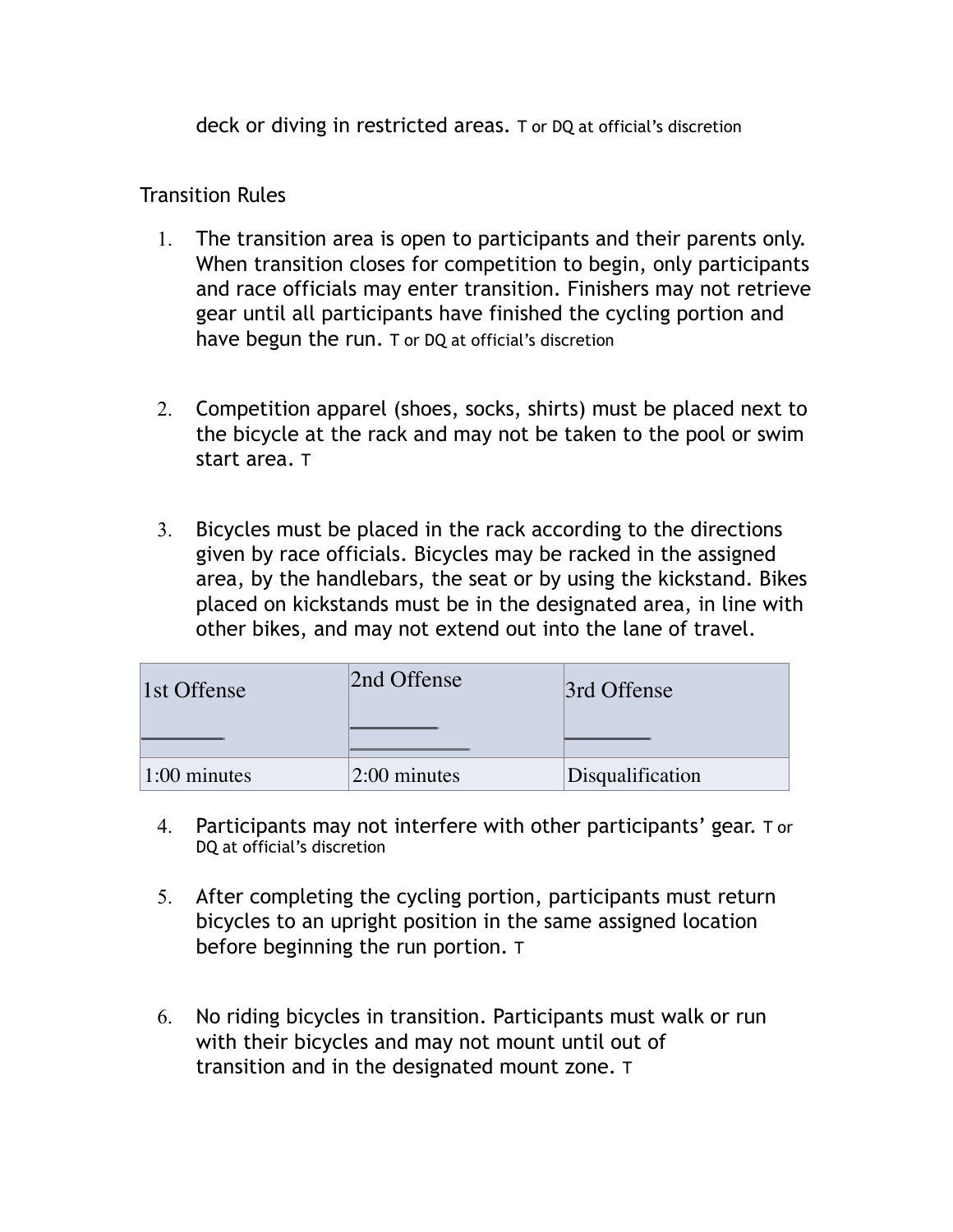### Bicycle Equipment Rules

- 1. The bicycle must be road worthy and in safe operating condition. DQ
- 2. The bicycle shall have two wheels. No training wheels are allowed. DQ
- 3. There must be at least one working brake on each of the two wheels unless the bicycle was manufactured with only one brake, in which case, the working brake shall be on the rear wheel. DQ
- 4. The bicycle may be on-road, off-road or youth style. No recumbent style bicycles are allowed. DQ
- 5. Only standard drop, straight, or curved handlebars are allowed. No aero or time trial bars may be attached to the bike or used during competition. All handlebars ends shall be solidly plugged. DQ
- 6. No disc wheels or wheel covers are allowed. DQ
- 7. Race officials reserve the right to disallow any bicycle deemed unsafe. Any unusual bicycle must be approved by race officials prior to competition.

Cycling Conduct

1. Cyclists must wear a helmet approved by the US Consumer Product Safety Commission for road cyclists age 5 and older. No time trial, "chrono," or "aero" helmets with a tail may be used. DQ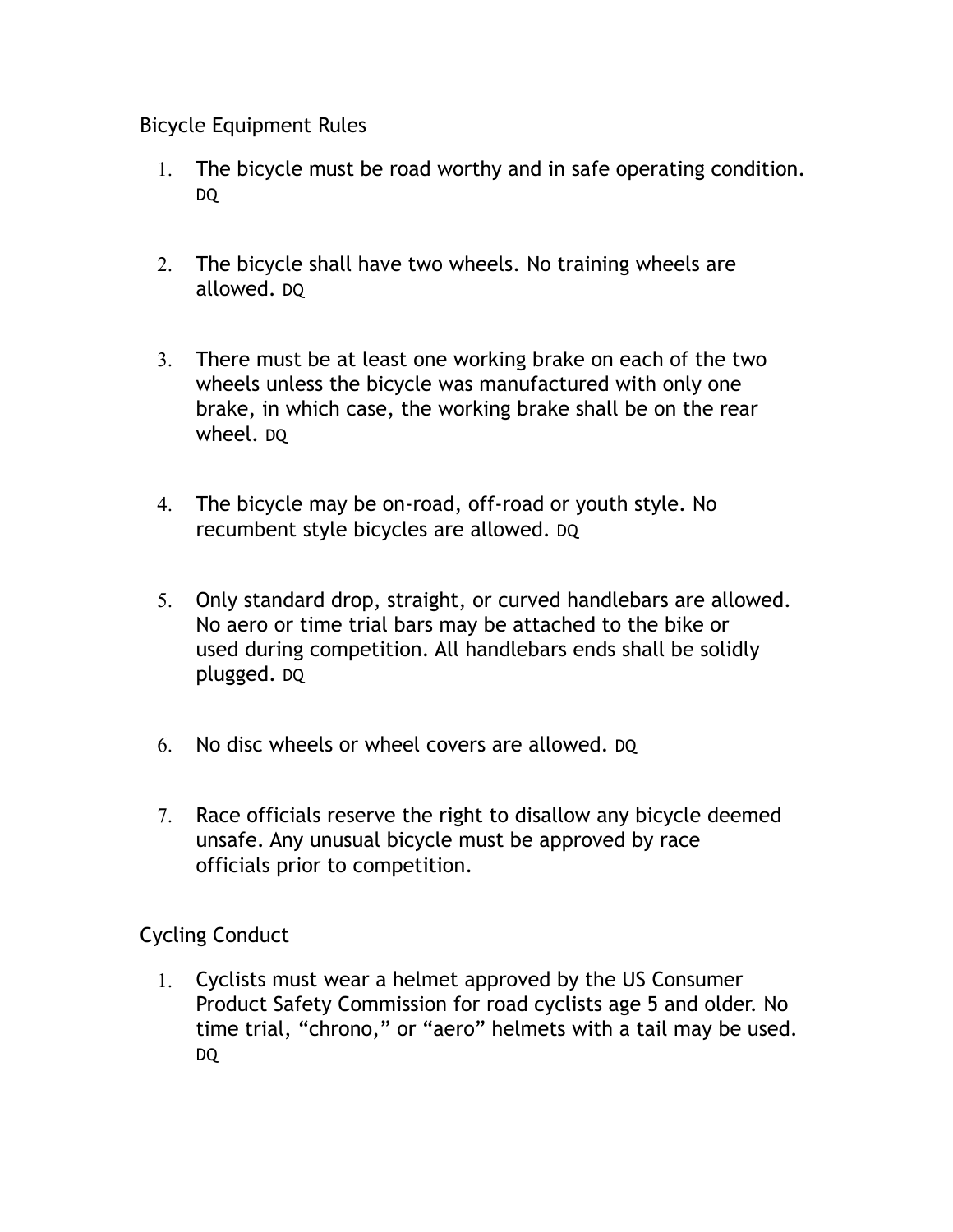- 2. The helmet must be securely fastened prior to mounting the bicycle and at all times while riding the bicycle. The helmet may not be unfastened and removed until the participant has completely dismounted. DQ
- 3. Cyclists shall wear shoes at all times while on the bike. DQ
- 4. Cyclists shall ride in a safe manner, which includes:
	- Riding on the right side of the lane; T
	- Riding no closer than two bike lengths distance behind a leading cyclist; T
	- Passing on the left of the slower cyclist; T
	- Riding in a straight line without swerving, veering, or blocking the forward progress of other cyclists. DQ
- 5. Race officials may remove and disqualify any cyclist who appears to ride or behave in an unsafe manner.

### Running Conduct

- 1. Participants shall run or walk the entire course. DQ
- 2. Participants shall wear shoes at all times while on the run course. T

General Race Rules

1. Unsportsmanlike conduct on the part of participants or their parents and supporters will not be allowed. Participants must